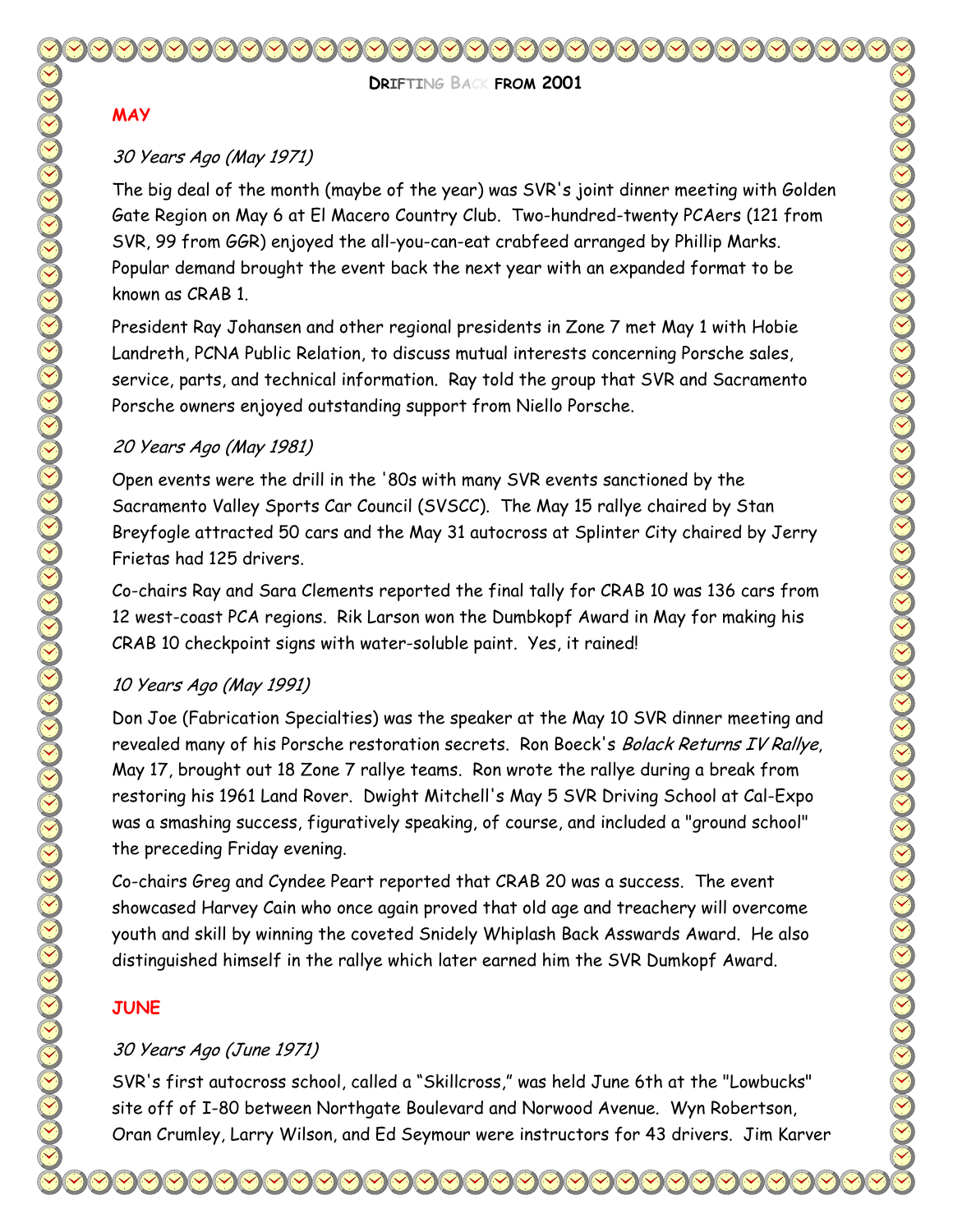was the starter and Merle Dodd handled timing. After instruction, each driver took a timed run for trophies. Fred Myeron took his silver 1958 Speedster to top time of day, and class winners included Nancy Myeron, Ray Johansen, Gene Delfin, Stuart Jann, and Steve Brown.

Over the June 12/13 weekend, eight SVR members, including Marv Smith, participated in the 14th annual Georgetown Hillclimb with its 19-turn course on Marshall Grade, one mile north of Coloma. Marv assaulted the hill and finished 5th in class. SVR members also staffed Turn 4 both days of the event.

On June 14, 101 SVR members watched Sacramento's premier showing of Steve McQueen's movie, Le Mans. The group watched Larry Wilson and his Gulf Porsche 917, with the help of teammate Michael Delaney, beat Eric Stahler's Ferrari at the finish. Larry also collected a huge supply of movie posters for charity auction items.

## 20 Years Ago (June 1981)

Jim McDade named was the June Dumbkopf Award winner, this time for cheaping-out on his newly purchased paint job. In an effort to save money, ol' Jim elected to do the new paint rubout himself and, of course, took it right down to the metal.

SVR co-sponsored its first Annual Swap Meet on June 13th with Continental Auto Service, 1019 Del Paso Blvd., which featured rare and hard-to-find NOS/NLA 356 and 911 Porsche parts.

## 10 Years Ago (June 1991)

Bob Peake chaired the last of the three-event 1991 SVR driving school series held June 9 at Cal Expo, Lot E, and his instructors ministered to the needs of 65 students, all looking for the right line. At the end of the month, SVR held its two-day Zone 7 series autocross weekend at the same location. Greg Peart chaired the Saturday event (64 drivers) and Dwight Mitchell was in charge on Sunday (70 drivers). Kern Breaux designed a 45-second average run-time course for both days.

## **JULY**

## 30 Years Ago (July 1971)

Social Chairman, John Meunier, announced the entree choice for the July 1 dinner meeting at the Elbow Room, 2000 K Street, was either a T-bone steak or beef brochette with all the trimmings for \$4.50.

SVR shined at the Sun Valley Porsche Parade, July 6 - 10. SVR was chosen as PCA Region of the Year, the Drifter won first in class in the annual PCA newsletter contest (Merlyne Isaak, 1970 editor), and event trophy winners included Jim Karver (hillclimb), Ray Johansen (autocross and concours), and Fred Myeron (tech quiz).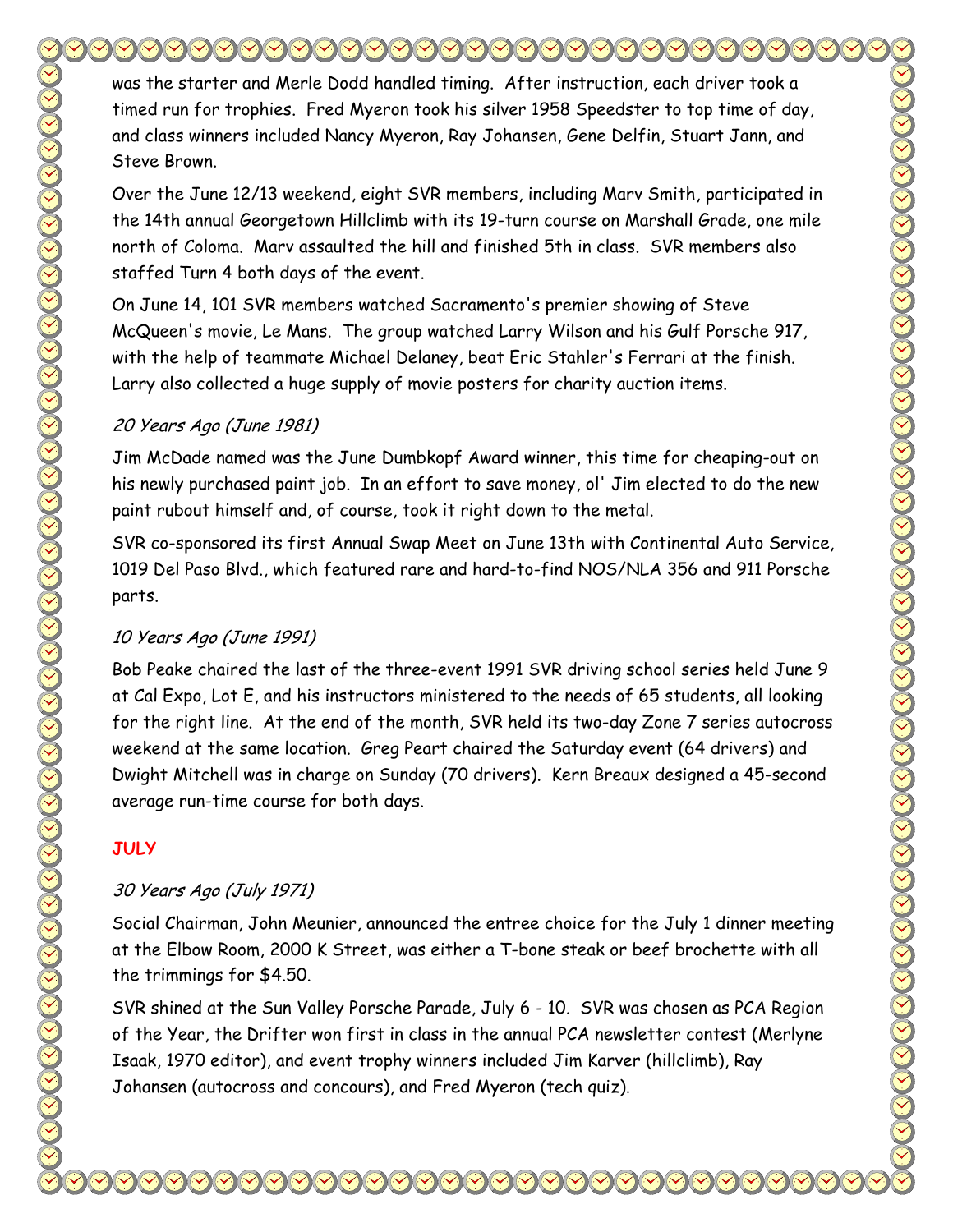# 20 Years Ago (July 1981)

Tech Chairman, Allen Weddle, presided over the July 11 tech session at Wyn Robertson's Continental Auto Service on Del Paso Blvd. After a brief introduction, Allen turned center-stage over to Wyn, Dwight Mitchell and Felix Fischer for their presentations on Porsche restoration and concours preparation. Both Wyn and Dwight had trophied at Porsche Parade concours.

Newsletter editor Harvey Cain gave Frank Lettini, owner of Frank's Automotive at 5220 Folsom Blvd., a full-page spread in the Drifter kicking off a new monthly column, "Advertiser Of The Month."

#### 10 Years Ago (July 1991)

Bob Peake gave SVR members the opportunity to solve a murder over dinner. Those attending the July 19 event at Suspects Dinner Theater witnessed the crime before salad was served and solved it before dessert was finished. Everyone got involved. SVR's regular July 12 dinner meeting was arranged by Linda Mitchell at the New Canton Restaurant. It's across from Autosport, where else?

On July 11, Porsche Cars North America introduced two new models for 1982 – the 968, available as a couple and cabriolet; and, the 911 America Roadster, available only as a cabriolet. The press release said the 968 design reflected styling of the 911 and 959 and sported near zero-lift aerodynamics. The 911's name was taken from the 1952 America Roadster and commemorates the 40th anniversary of Porsche's first road racing victories in the United States.

### **AUGUST**

### 30 Years Ago (August 1971)

SVR's Barbecue Picnic and Water Skiing Day, August 15, was a great success. Event chairman, Jack Samples, arranged for three boats for water skiing on the Sacramento River including Ed and Esther Anzore's beautiful Chris Craft. Chris McIntyre came to the rescue with a "gofer" trip after seven cases of beer were prematurely consumed.

## 20 Years Ago (August 1981)

Scott and Kathleen Peebles chaired the August 2 charity auction at Fair Oaks Community Park. Auctioneers Kirk Bradford and Larry Wilson helped the group raise funds for the Special Olympics. The annual volleyball match between 4-cylinder and 6-cylinder members, however, was the highlight of the day. The sixers went down to ignominious defeat for the seventh straight year.

June and Jack Samples' August 8-9 Mountain Tour featured fun and games at their cabin near Big Bend on the Yuba River. Once Chris McIntyre got the rope fixed to the tree overlooking the slow moving river, 36 people commenced their swinging and splashing Tarzan/Jane act.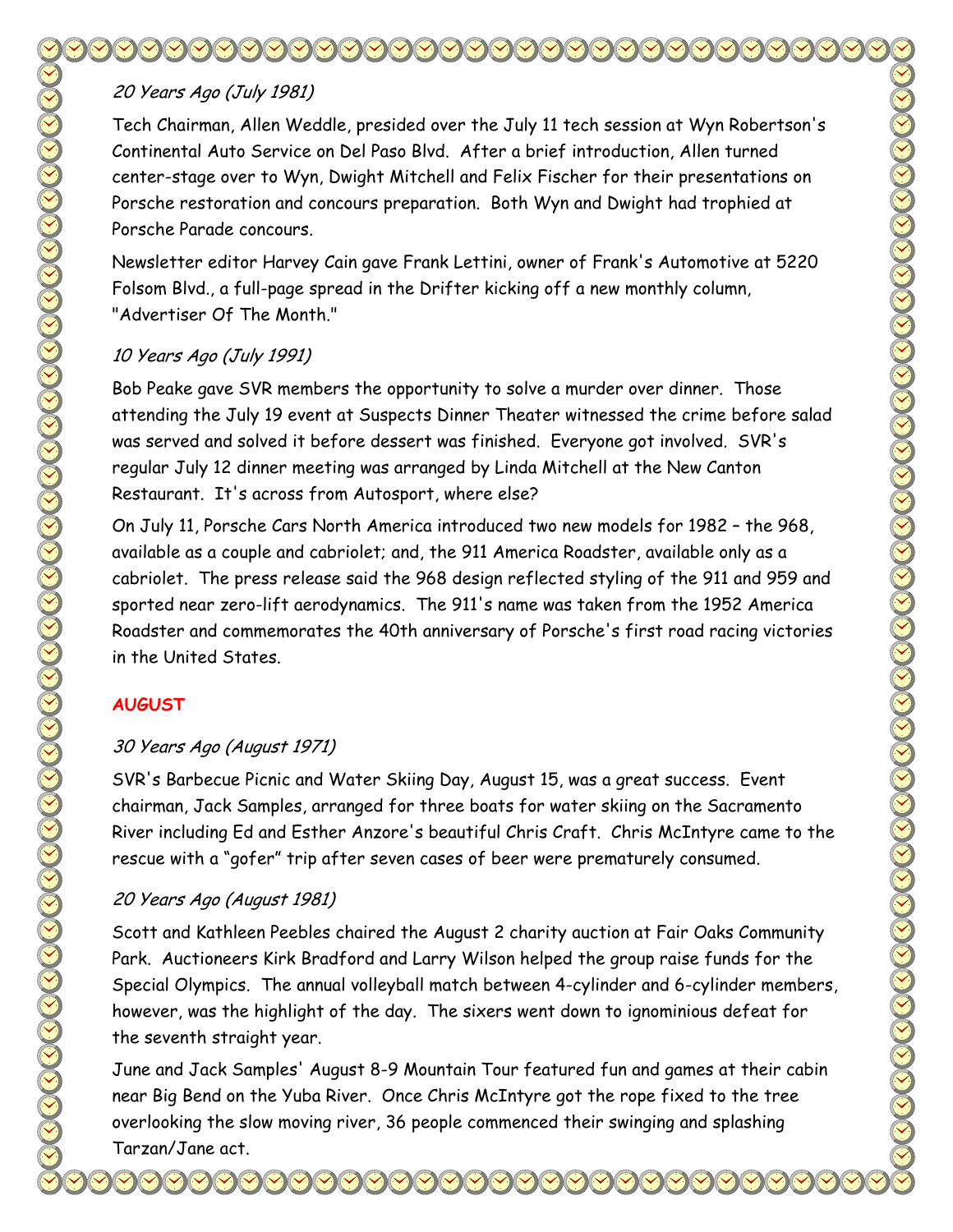# 10 Years Ago (August 1991)

Gary Thompson's August 4 Porsche Beautification Seminar was great! Alma's designercoffee and pastries started the day perfectly for 20 SVR members, students of paint and polish, who got the inside scoop from car painter Jim Revert and detailer Duke Piotrowski.

Pam Harley arranged the August 10 combination tour/dinner meeting at Kyburz Lodge. The owner's dog, Mighty Mocha Moe, wore sun glasses and moved about the deck with the handle of a tin pail gripped firmly in his jaw. He'd growl if you didn't drop a coin or two in his pail. Phil Lawrence modeled a prototype T-shirt celebrating SVR's 30th anniversary, the back of which sported the wrong 30-year period. Phil got the Dumbkopf Award. The shirt was fixed.

Ron and Bente Riley chaired the August 18 charity auction at Tom and Brenda Solter's home and the event cleared \$4,556.00, a new record charity donation. Over 300 items were donated to the auction. Family House was the recipient and Kirk Bradford and Larry Wilson were the auctioneers.

#### **SEPTEMBER**

### 30 Years Ago (September 1971)

SVR Skill Cross #2 (an instructional autocross) by Rich Farlinger and Wally Fowler on September 12 was followed by an awards picnic at Del Paso Park. Trophy winners included Ray Johansen, Dave Justice, Stu Jann, Steve Brown, Fred Myeron (also TTOD), and Nancy Myeron. Instructors were Oran Crumley, Ed Seymour, Wyn Robertson, Gus Skarakis, and Larry Wilson.

Niello Porsche provided two representatives to help Tech Chair, Merle Dodd, conduct the September 25 tech session for 15 SVR members in attendance.

### 20 Years Ago (September 1981)

In his Drifter column, Vice President Kirk Bradford said the club had 175 members, the same as at the beginning of the year. The September issue also featured Strutz Jewelers, advertiser of the month. Jim McDade was named as the September Dumbkopf (yes, once again!) at the dinner meeting because of many reasons snitched by Paul Bates.

Ninety-one drivers turned out for SVR's September 13 SVSCC-series autocross, chaired by Bob Peake at Splinter City (near McClellan AFB).

Tech Chair, Allen Weddle, held the September 19 Tech Session at Frank's Automotive where Kirk Bradford and Gary Waldsmith lectured on anti-theft devices and installation of CB radios and antennas. Kirk provided Bloody Marys to improve the group's comprehension.

### 10 Years Ago (September 1991)

Suzanne Gallicho chaired the September 21 Lighthouse Tour and treated participants with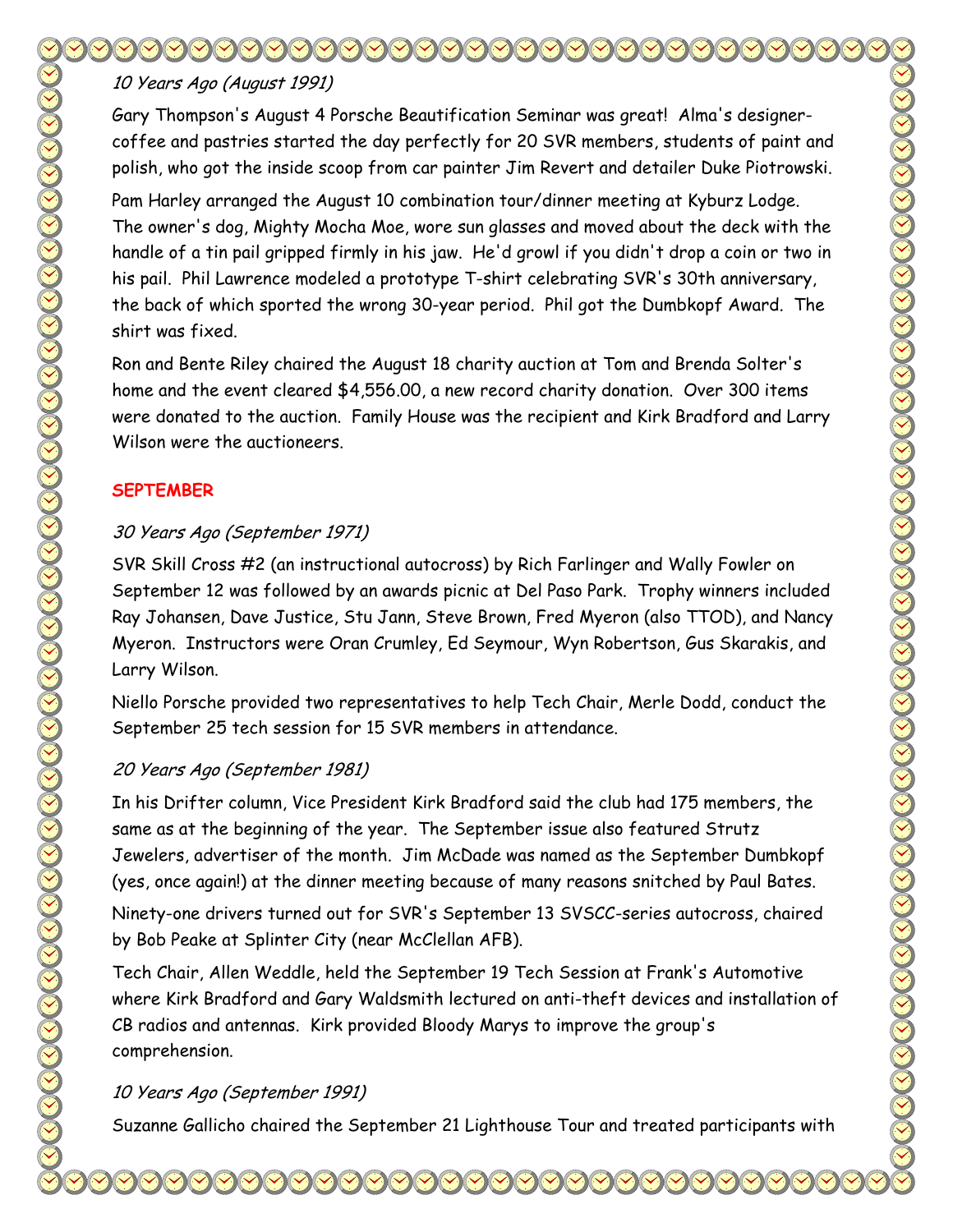a guided tour of Point Bonita Lighthouse. Daymon Nightingale received a bottle of wine after winning the route questionnaire. The day ended with a picnic at Battery Wallace, part of the area's WWII defenses overlooking San Francisco Bay and the Golden Gate.

Forty-four rallye cars left the Beverly Garland September 28 on a two-day rallye, Carrera de Sierra XIV, to Yosemite National Park and return, with the event-ending barbecue in Jackson. Event Administrator Phillip Marks, rallymaster John Clever and checkpoint crews helped entrants negotiate the route. For trivia interest, Checkpoint #2 was located in Snelling, California.

# **OCTOBER**

# 30 Years Ago (October 1971)

Before the October 8 dinner meeting at El Dorado Royal, eight members gathered for the 1971 SVR Golf Tournament. The golfing was memorable, but Jim Karver was the only one to get a birdie. During the meeting, President Ray Johansen announced that Treasurer Jim Crow would head the nominating committee for 1972 officers.

John Meunier chaired the October 10 Fall Wine Tour to the Napa Valley. The group picnicked during the day and then enjoyed a fine restaurant that evening.

In the October Drifter, Marv Smith announced he would conduct the first annual SVR Photographic Contest. Trophies to be awarded to the top three photos in two categories; black and white, and color.

The October Drifter also reminded SVR members that the club's factory shop manuals for the 356 B/C and 911 were available for loan. (Where are they now?)

# 20 Years Ago (October 1981)

In the Drifter, event chair Kirk Bradford announced that the Mendocino Tour was nearly full with 19 of 20 available rooms filled.

Carrera de Sierra VII (October 4-5, rallymaster Rik Larson) attracted 75 cars for the two-day, time and distance rallye to Yosemite National Park and back. Although the rallye teams left Sacramento in pouring rain, it was beautiful and dry when they reached Yosemite Valley for the evening cocktail party and barbecue held outside near the cabins. Larson was a candidate for the Dumbkopf Award after his snafu on the start location.

# 10 Years Ago (October 1991)

SVR President Mike Willis received a nice thank-you note from the President of Family House, recipient of SVR's charity auction proceeds. Larry Wilson found a nifty 951 to replace his EP winner, SHUBX, sold earlier in the year to Tom Kroetz.

Mark and Starla Hirst won the October 27 Mystery Rallye written by Sally Boeck and Karen Mangin. Seventeen rallye teams searched for clues to the mystery as they traversed a scenic route through Freeport, Hood, Courtland, Clarksburg, West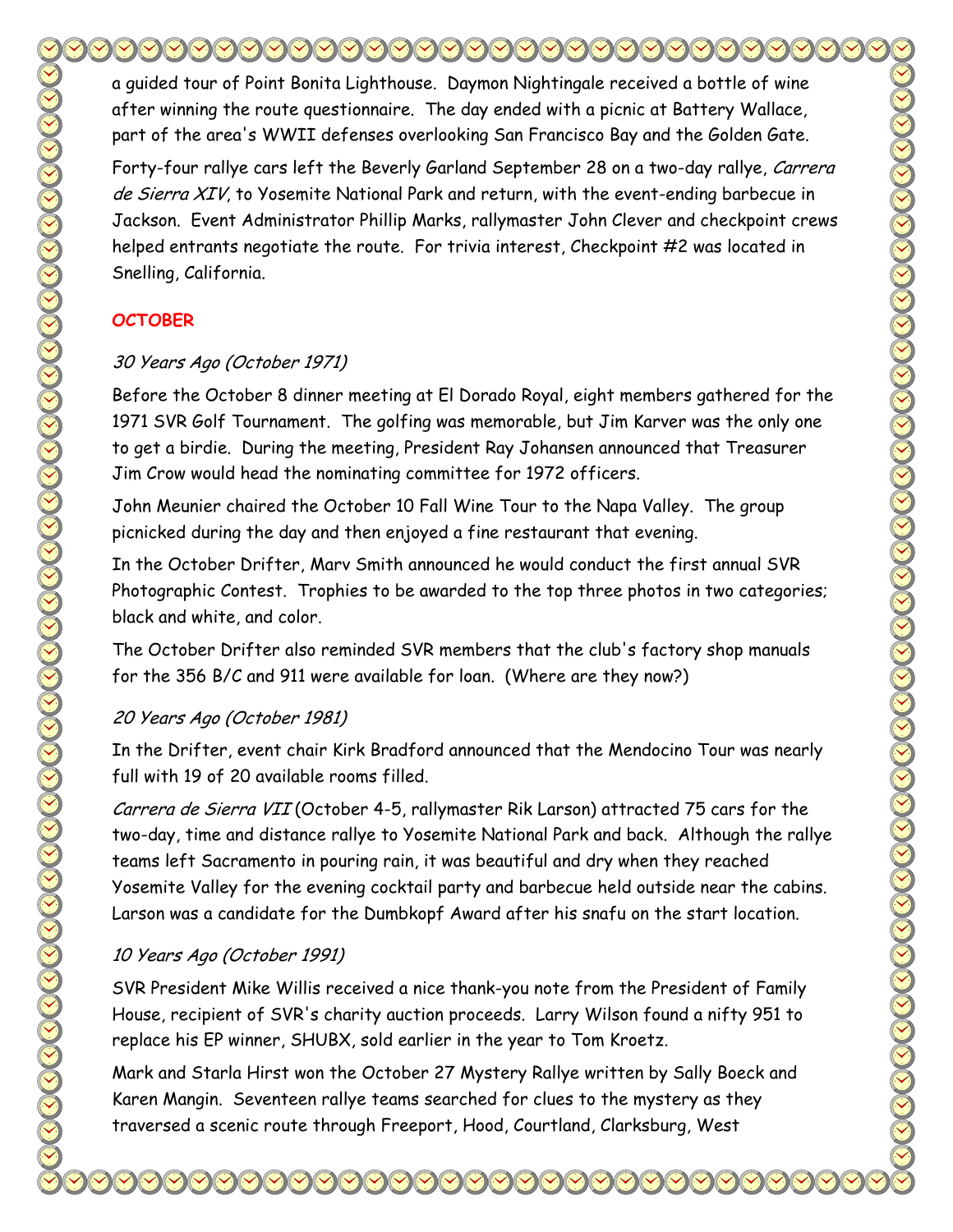Sacramento, and historic Old Sacramento. It was no mystery to the Hirsts, however, as they won the event for the third consecutive year.

#### **NOVEMBER**

#### 30 Years Ago (November 1971)

Social Chair, John Meunier, went first class when he scheduled the November 4 SVR dinner meeting at Aldo's in Town & Country Village. The 10-ounce top sirloin went for \$6.00 including tax and tip.

Reverend Rod (Rod Sorenson) and Loose Goose (Phillip Marks) conducted the SVR Rallye School at El Macero Country Club on November 21 teaching students how to have fun on a rallye and still be successful. Dave and Vicky Justice won first place on the school rallye. Rod almost won the Dumbkopf Award because he forgot to bring checkpoint signs.

#### 20 Years Ago (November 1981)

SVR trophy winners in the 1981 Zone 7 Autocross Series were recognized during the November 7 Awards Banquet in Stockton: Brian Lewis, Stan Breyfogle, Bob Bilek, Bob Peake, Jack Samples, Rick Grenz, Michael Hogan, and Sally Weddle.

Kirk Bradford's November 13/15 Mendocino Tour, which began Friday the 13th in a hard rain that turned into a huge storm with winds of 60 mph, was one of the most interesting visits in years. A great turnout of SVR members (20 cars) got to see what Mendocino was like before they had electric lights and running water, courtesy of the storm. Those who attended will remember their stay at Hill House. Also, there was the "Big Bust" at the Shell Station.

### 10 Years Ago (November 1991)

SVR trophy winners in the 1991 Zone 7 Autocross Series were Ernie Wassersleben, Jim Dupree, Greg Peart, Cyndee Peart, Richard Antoine, Peter Cook, David Tidball, Dwight Mitchell, Linda Mitchell, Dale Sorel, Carol Bauman, Nikki Duncan, and Jim McMahen.

Jim and Sheila McDade's November 9/11 Mendocino Tour attracted 30 cars. Jim's car was not equipped with a CB radio, and there was discussion about that once the group reached Sea Rock Inn in Mendocino. Seven past-presidents were in the group: Paul Bates, Sally Boeck, Kirk Bradford, Rik Larson, Jim McDade, Randy Vidmar, and Larry Wilson. Dolores Weddle won the kite contest and a bottle of wine.

### **DECEMBER**

### 30 Years Ago (December 1971)

Ninety-four members attended the Christmas Party at the Sacramento Inn, and no one left without a door prize. Marv Smith announced the winners of the photo contest. In the Color Division, Don Mahoney was first, Jim Karver second, and John Meunier third. In the Black & White Division, Joe Stephens was first, Rich Farlinger second, and Jim Karver third.